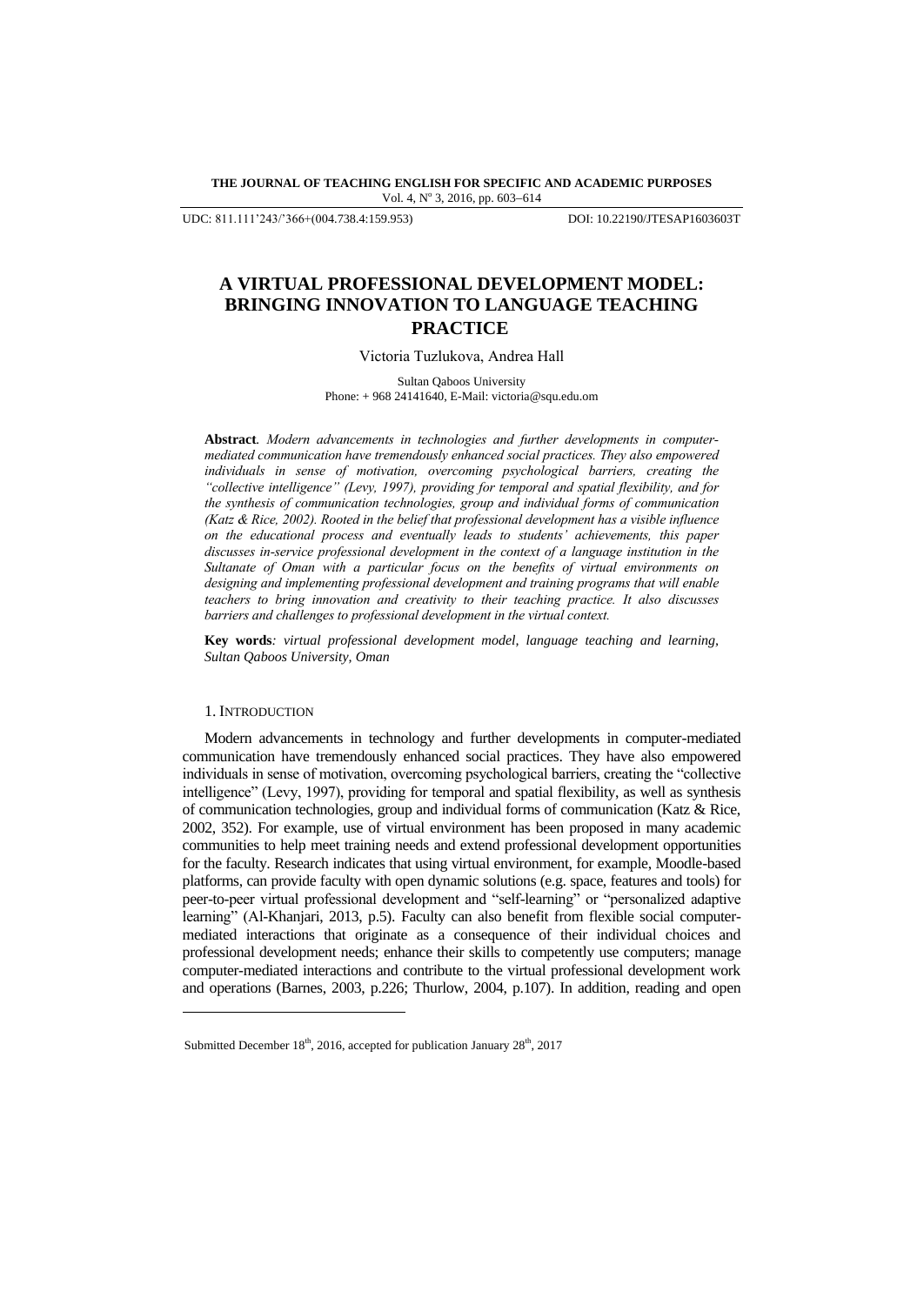sharing of ideas and content (practice, experience, articles, resources, etc.) for professional development purposes are encouraged (Tuzlukova & Rozina, 2010).

## 2. BACKGROUND

Professional development for personal growth and career advancement of every faculty, as well as increased responsibility for excellence in teaching, has always been one of the priority strategies of the Language Centre at Sultan Qaboos University and the integral part of its overall improvement plan. However, professional development was not widespread and faced many challenges. Therefore, the Professional Development and Research Unit was established in 2011 to become an influential forum that would offer and implement a variety of professional development opportunities. From its very start the Unit focused on providing effective and high-quality training events, adequate in-service training, individual support and continuous professional development. To cater for the needs of culturally and educationally diverse teaching community, which represents more than 30 countries, it initiated and conducted with the voluntary support of both the Language Centre faculty and external experts diverse formal and informal activities related to language teaching. As a rule, the activities, offered by the Unit attached good participation and positive feedback. As the providers of the professional development sessions were mainly Language Centre faculty, this allowed them to share context-related knowledge and expertise, as well as improve their own presentation skills. There were also speakers from other Oman"s educational institutions and people from outside Oman who gave interesting and stimulating presentations, adding to professional discussions on multiple language teaching-learning issues. Apart from providing a variety of developmental training opportunities, the Unit also disseminated information on local and international professional events through Language Centre webpage, e-mail and postings on the professional development note board.

Though the Unit followed a very efficient road map in achieving its goals, it often faced challenges that included but were not limited to accommodating the best time for professional development events because faculty often had different teaching schedules and different work locations on the premises of the university. To gain a complete scope of the challenges and capture an overall picture of the professional development needs, wants and areas of expertise, the Unit launched a center-wide survey. The survey, which items were generated from a general workshop for all the Language Centre community. was also aimed at soliciting faculty"s opinions on the potential areas for training and professional development initiatives. The results of the survey<sup>1</sup> were summarized to identify challenges, correlate the ascertained interests, needs, expertise and individual initiatives, and customize future training.

The scope of the identified challenges included (a) budgeting time and resources for professional development events; (b) addressing the developmental needs of the Language Centre's diverse teaching community that features diverse educational, cultural background and teaching experience, including experience of teaching in Oman; (c) identifying inhouse and external professional development opportunities and expertise; (d) ensuring equal training opportunities and access to all faculty; (e) making professional development

l

<sup>1</sup> Professional Skills and Needs Survey. (2011). Retrieved October 13, 2016 from http://moodle.squ.edu.om/ file.php/6/pd\_materials/Final\_Survey\_Report\_2011.pdf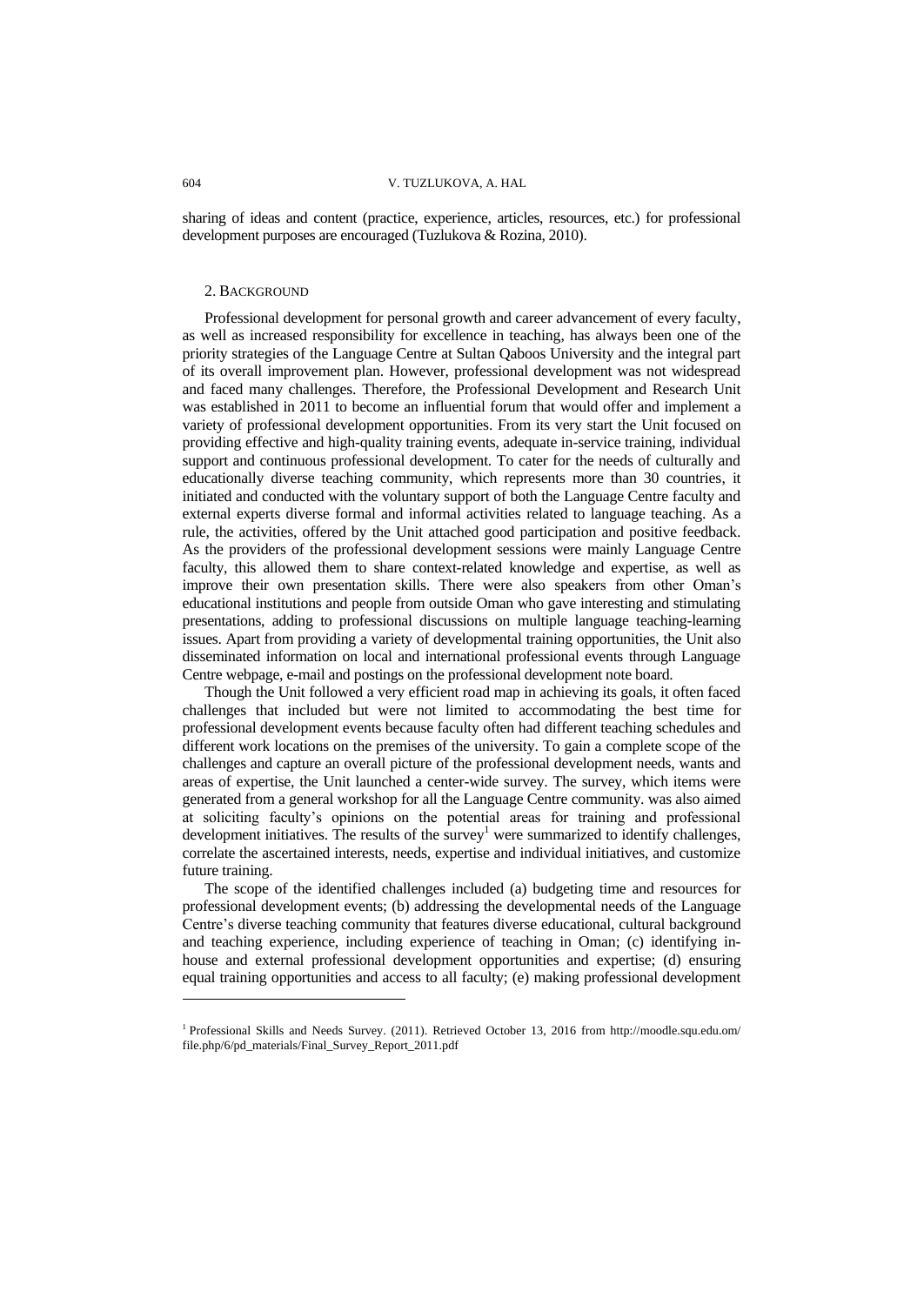high on the faculty's list; (f) developing new insights for motivating faculty's engagement with responsive professional development programs and events.

Indeed, since the inception of the Unit, its professional development events and initiatives have been systemic and diverse in form, focus and content. However, due to teaching hours, lack of time, and huge workload, a number of faculty members were not able to gain all the professional development they desired. This became the seed for considering virtual professional development opportunities.

One of the first attempts at setting up a virtual site for reading professional development did not attract any interest. Consequently, it was decided to investigate how to set up Virtual Professional Development (VPD) that would be most suitable for the context. This became our research question, namely how teaching practice can be enhanced through motivating virtual professional development, designed for our own context. This question was answered through the following sub-questions: (a) What VPD affordances are most relevant for this context? (b) What pedagogical design bests enhance teaching practice in this context? (c) What support is needed to meet the VPD learning challenges?

## 3. VIRTUAL PROFESSIONAL DEVELOPMENT AFFORDANCES

Research has identified many features of the virtual context that can extend professional development possibilities. The literature identifies at least four benefits in technological efficacy, networking both within the campus and with other communities, and finally the ability to support reflective learning in ways that are generally superior to classroom contexts (Mackey, 2008; Ertmer, 2005; Tuzlukova et al., 2013).

## **3.1. Computer efficacy**

Computer efficacy research shows that there is a significant link between computer efficacy and integration of technology into teaching; that where teachers become more comfortable with using computers for learning, they are more likely to use it in their teaching. In his research, Brinkerhoff (2006) found however, that this took time in that it two several weeks of professional development over two years before the faculty began to see the changes in their perspectives about teaching and choosing to use technology in their course designs. Ertmer (2005) would concur with these findings, as she found in her review of the literature, that technology integration is related to belief systems that were changed through practice, and that this takes time. This suggests that it may not be isolated workshops that are the primary enablers of technology efficacy, but that sustained technology-based professional development may indeed be the better context. As previous research has found there is a need at the Language Centre to enable increase computer efficacy (Tuzlukova et al., 2013), a virtual context for professional development can provide a good context for increasing teachers" capability and competency in using computers for teaching and learning.

## **3.2. Reflective learning**

There is a growing awareness of the importance of the role of professional development for all teaching faculty and the growing role of the virtual context to meet these needs (Milligan, 1999; Sivy & DiPietro, 2011). It is also noted that professional development includes three main areas of career development: learning new methods, learning new ideas,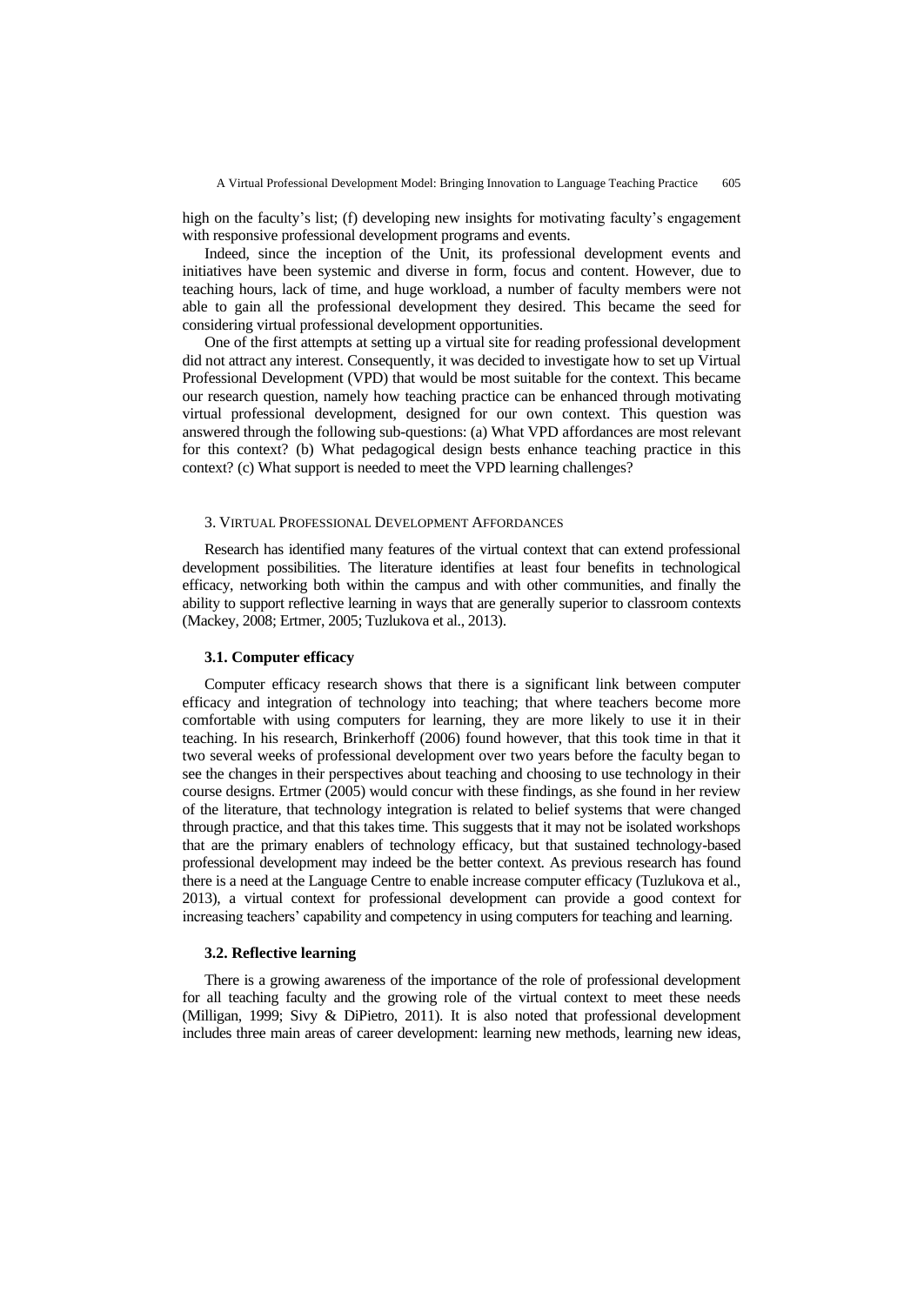and, finally, reflection on practice. There is much that teachers experience as they teach, but this experience needs to be reflected on for their professional practice to benefit, as the process of reflection enables teachers to examine, verbalize and develop their belief systems, as these determine how they teach. According to Boud, Keogh and Walker (1985), reflection activities in professional development courses often result in no learning, especially where these have been contained within defined structures, or time constraints of a classroom. Reflection, they comment, requires more unstructured and less formal contexts for exploration, reflection and restructuring of belief systems. However, this level of reflection is much more likely to be developed in a virtual context, as the online context can promote deeper-thinking reflective skills (Garrison, 2003; Jonassen & Kwang, 2001) This can be due to the extended availability of courses when they are online or that interactive technology such as forums and wikis provide a better context for collaborative and reflective learning. It may also be due to the challenge of interacting through a technological barrier where the physical distance between participants often promotes sharing at a deeper more thoughtful level (Jonassen & Kwang, 2001; Tu & McIsaac, 2002). The key of course to more effective learning is to manage the virtual context design to ensure the professional development can achieve these potentials.

## **3.3. Networking on and off Campus**

As suggested previously, peer interaction has an important role in professional development, and the role of technology in supporting networking provides the opportunity for greater sharing and collaboration. Socially-based learning is well founded in research (Goodyear, 2004; Sorenson, 2005). Vygotsky (1978) proposed that learning occurs within the social context, and without this context, the "development of the mind is impossible (Cole & Wertsch, 2001, p. 4). The virtual context can extend interaction opportunities with colleagues, and with the wider online network of the internet. These extended networking possibilities provide greater opportunities to share with others in the same or similar field and in diverse situations, resulting in negotiation of new knowledge from a wider range of experiences. As Mackey (2008) explains, educators can become members of different communities each with their own perspectives; and greater professional learning often results as educators seek to align different concepts in their own personal pedagogies. This means that the development of a virtual learning space at the Language Centre can open up new worlds of learning, both within campus and outside its walls, far beyond the reach of traditional professional development workshop capabilities.

Virtual professional development can be extended to informal learning through networking with others on campus. Informal networking is not new, but the use of a virtual environment enhances the range and quality of learning, especially where the participants have created a Community of Practice (CoP). Communities of Practice, first coined by Wenger and Lave in 1991, (Smith, 2009) are group of people who interact and learn from each other. CoPs are more than just a 'group', but have three essential characteristics, first that members come together with learning as the intention, and defined by a domain of shared interest, second by building relationships through sharing their learning, and third between them develop a set of resources and support (Smith, 2009). With the advent of technology, CoPs have become much more widespread in supporting professional development as the technology is able to foster learning through relationships within both time-bound and asynchronous contexts. Although these communities provide many benefits, they are not always the only community of choice as a high amount of effort and commitment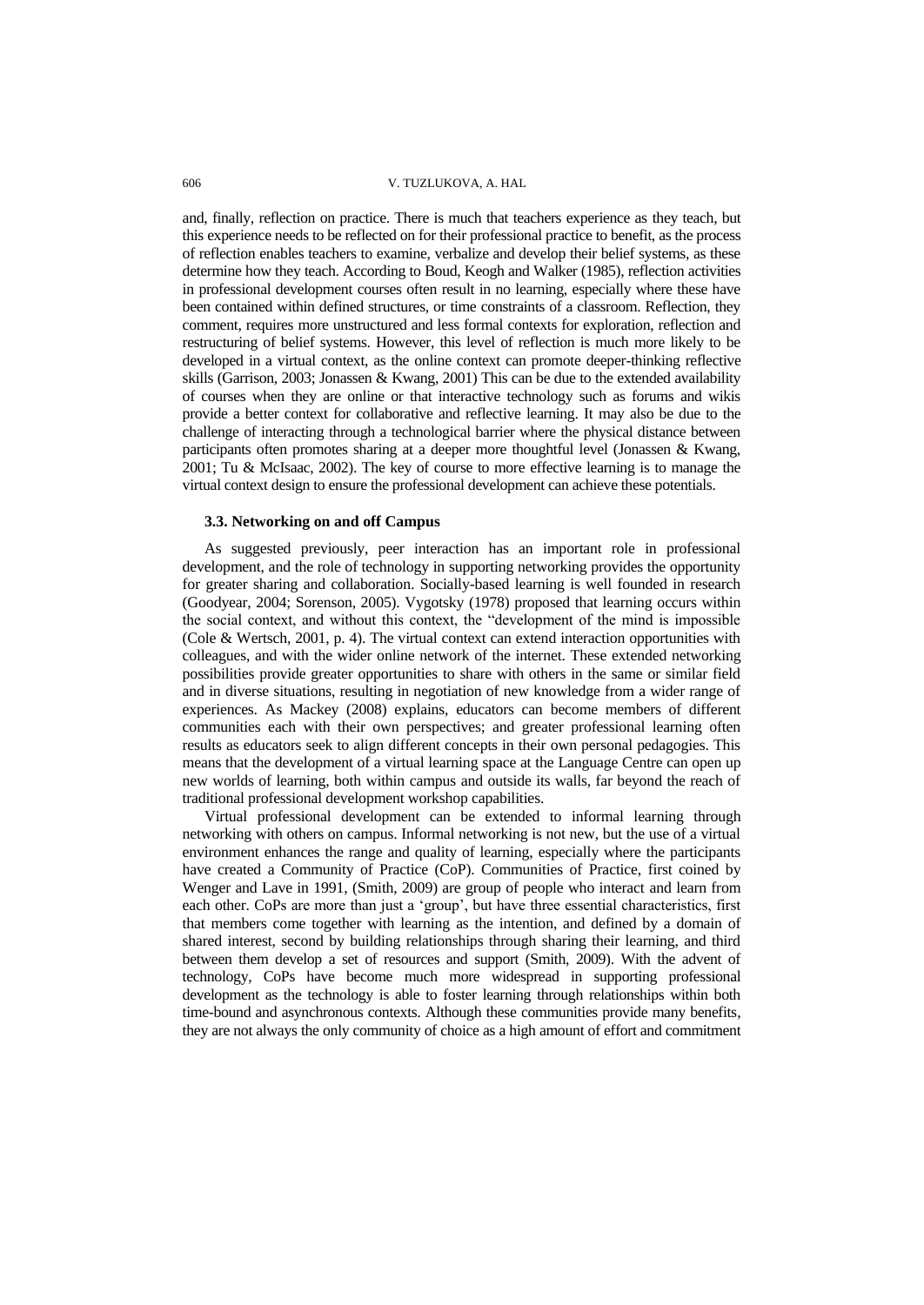is required (Fontainha & Gannon-Leary, 2008), and therefore CoPs may not be the only choice of an online community structure.

An extension of an online support community is that of networks and social support outside the campus; within the international community. Professional Learning Networks (PLNs) are an example. These are networks that link professionals to each other in a wide range of online communities, enabling them to share ideas and experiences with others. For example, this may be through Twitter, Linked-In, Web 2.0 Classroom Ning Community, or specific domain-based communities. Virtual Professional Development can also be through creating or following experts" academic blogs or taking more formal professional development courses through online offerings. Teachers as individuals select the communities and the individuals they wish to network with, share and learn from, hence this professional development is very individualized, depending on own needs and interests. A major advantage therefore in a PLN, individuals do not need to depend on their own organization for professional development, it is available anywhere there is internet access. Trust (2012) comments that this is extremely important as teachers are the key to enhancing student learning, and those that do not network with others, miss out on the support and knowledge to develop their practice.

It can be seen that a virtual context for professional development provides opportunities for innovation and learning far beyond the confines of a classroom. However, for faculty to avail themselves of these benefits, they need to feel comfortable socializing and learning in the virtual context. Computer efficacy is vital; and using the online context for professional development is an effective means for faculty to develop this ability; this is the fourth benefit of the virtual context for professional development. However, it is the choice of the teachers which of these are relevant for their own context, and how it should be designed to achieve their goals.

#### 4. PEDAGOGICAL DESIGNS FOR THE VIRTUAL CONTEXT

The virtual context should be designed to enable the professional development affordances to be achieved. As has been noted, faculty need a context that enables collaboration, reflection on practice and application to their context, and in a way that is motivating and clearly based on the authentic environment of their professional practice of language teaching. This obviously means that the virtual design is more than a document resource site, but one that promotes reflective collaborative learning in authentic contexts. These concepts are in fact the basis of good course design. Merrill (2002) comments that good course design is based on three principles: the learners need to know the outcomes or achievements from the learning; they have the opportunity to apply the learning; and that real world contexts are used.

It is generally acknowledged that learning is an active social process, as learners build their knowledge using their prior knowledge, resources and tools in their contexts, as described by theorists Vygotsky (1978), Jonassen and Kwan (2001), Cullata (2013). Prince's (2004) analysis of active learning in the literature showed overwhelming evidence in several thousand students that active learning significantly increases the learning in depth, retention and motivation. The research he evaluated also found that the learning significantly increased where the learning was both collaborative and problem-based. Authentic or "situated" learning is also well founded in research (Brown, Collins & Duguid, 1989; Cobb & Bowers, 1999). The design of VPD should therefore be based on these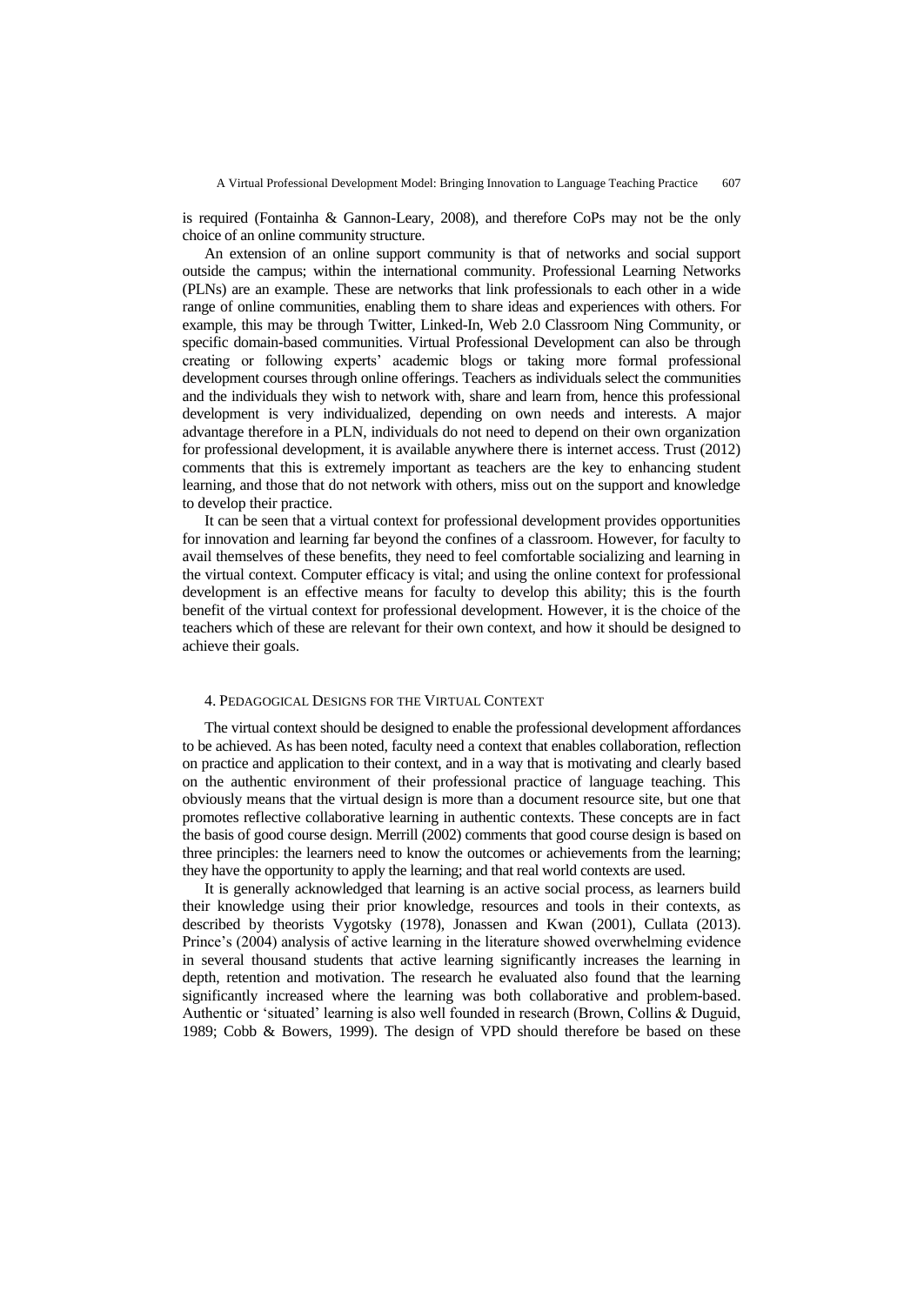principles. These types of learning designs put the active learning or problem solving at the center, with the materials and interaction as the support for achieving skill development (Grabinger 2007; Hall 2007; Herrington, Reeves, Oliver & Woo, 2004) as exemplified on AUTC Learning Design site (AUTC). Thus this design concept was used in the Language Centre VPD design. As cultural values were found to shape learning (Hall, 2011; Liu, Liu, Lee & Magjuka, 2010), it was expected that modifications to the VPD design would be required to make it fit with the context more effectively, an iterative research approach would be appropriate.

## 5. BARRIERS AND CHALLENGES TO PROFESSIONAL DEVELOPMENT IN A VIRTUAL CONTEXT

Learning in a virtual world poses its own challenges, apart from the initial aspects of learning how to use the technology. On initial access to the virtual context, participants can find it stressful as the online structure may not be obvious, with no clear direction of what to do or where to click to access what they need. For example, the specific order of the tools and activities may not be clear; or there may be no guide for meaningful use of interactive tasks. Research has found that most learners do need more structure and support to guide them through online courses as compared to classroom contexts, to decrease feeling of being lost or alone (Gunawardena, Nolla, Wilson & Lopez-Islas, 2001; Hewing, 2005). This means that the VPD should be more than a list of resources and links to activities.

Milligan (1999) comments that online learners need more support such as through easy means to contact people efficiently where they require help, either in help desks, FAQs, emails or extra introductory content (Milligan 1999, Ludwig-Hardman & Dunlap, 2003). Therefore, in this project we needed to ensure there was both educational and technical support from the beginning. To add to this, we used research tools to identify the areas in which our participants are finding the online context challenging so that improvements can be integrated in the VPD design.

#### 6. FACULTY CONTRIBUTION TO VPD DESIGN IDEAS

Following a previous unsuccessful (non-attended) attempt to design virtual professional development, it was decided to involve interested teachers in the design of the VPD. Two three-hour workshops were set up to introduce the concepts of VPD, and to gain feedback from participants on how they wanted the professional development in the virtual environment to be designed. A set of questions and reading resources were sent to those interested in participating, and time was given for preparation of responses before the workshops.

## **6.1. The questions**

The questions provided focused around the key question of "what criteria, plans, features do we need for VPD that would be beneficial and that we would want to be a part of". The questions aimed to draw out what participants felt were important characteristics for the Language Centre VPD, and how those characteristics could be developed or incorporated into the VPD design, for example in the importance of Community of Practice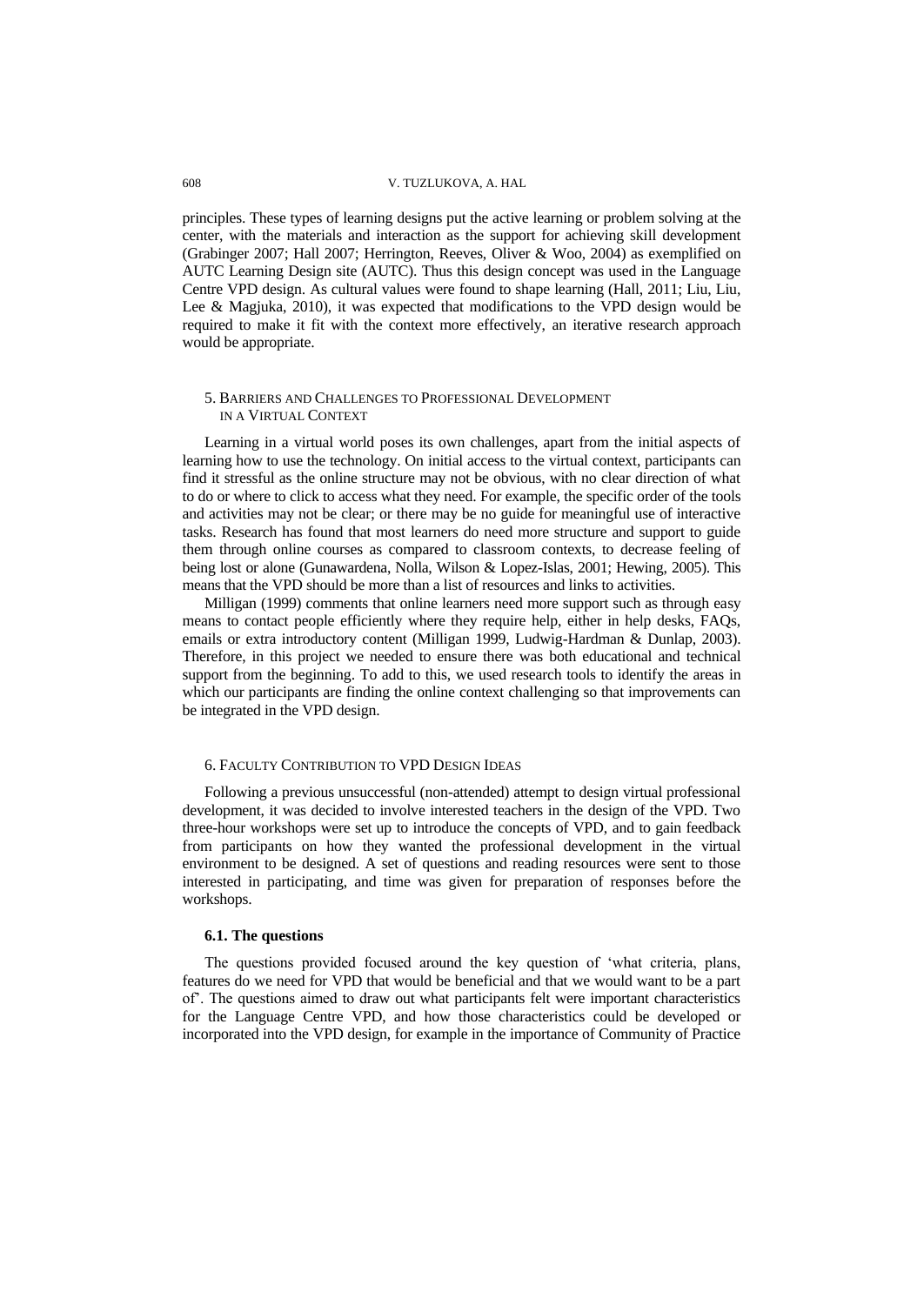and how it could be developed. The structure of these questions was based on a sociocultural learning design concept (Grabinger 2007, Hall 2007), in that it focused not on the reading, but on the problem to be solved by the group of participants. Questions were a scaffold to enable responses to be directed towards the workshop question. The articles therefore were not the focus, but were resources to help teachers in question response.

## **6.2. The workshop design**

A virtual learning environment on Moodle platform was set up to be used in a blended manner in a computer laboratory in two three-hour sessions. Each of the questions from the handout was written in a different forum, and its sub-questions as discussion topics. The use of forums made it easy for participants to add comments to any topic, in any order, and to be able to write reflectively. It also meant that the recorded discussions could be analyzed later.

Both workshops started with a short face-to-face introduction of the purpose of the discussions. The first two questions in the workshop were then discussed together in class, as an example of what was required in how the responses were made. Participants were then able to move on to the individual questions and their readings.

## **6.3. Teacher responses**

On the first day of the workshops, it was found that participants had either not looked at the readings or had not looked at the questions, therefore the workshop had to start from the beginning, introducing the questions, use of the readings as resources, and the purpose of finding their comments to build a VPD for the Language Centre.

On the second day of the workshop, most of the participants were different from those who came on the first day; with a total of ten over the two days. Most had assumed that it was an either/or, not a two-day workshop. Therefore, not all the questions were covered in the time-frame. Similar to the first workshop, most participants either did not read the articles beforehand or did not read the questions to see which parts of the articles they needed to read and reflect on. This suggests that the responses in the workshops would be less reflected on, and that for further workshops more clear guidelines would be needed.

## **6.4. The participants**

There were 10 participants, all English language faculty who teach both foundation and credit courses offered by the Language Centre. Their responses recorded below are pseudonyms assigned to the participants to differentiate their responses.

## **6.5. Responses concerning VPD affordances**

The questions in the forums covered the need of technology efficacy, access to networks inside or outside the campus, and the types of topics. Within each category, the teachers were asked about their relevancy for the Language Centre, and any practical steps for implementation.

All four teachers who responded to the technology efficacy question agreed this was an important benefit of using the virtual context. Darell did mention that many "don"t know how the technology can improve their work", and Helen noted that some due to age were 'more technologically reticent'. There was also agreement on the benefits of external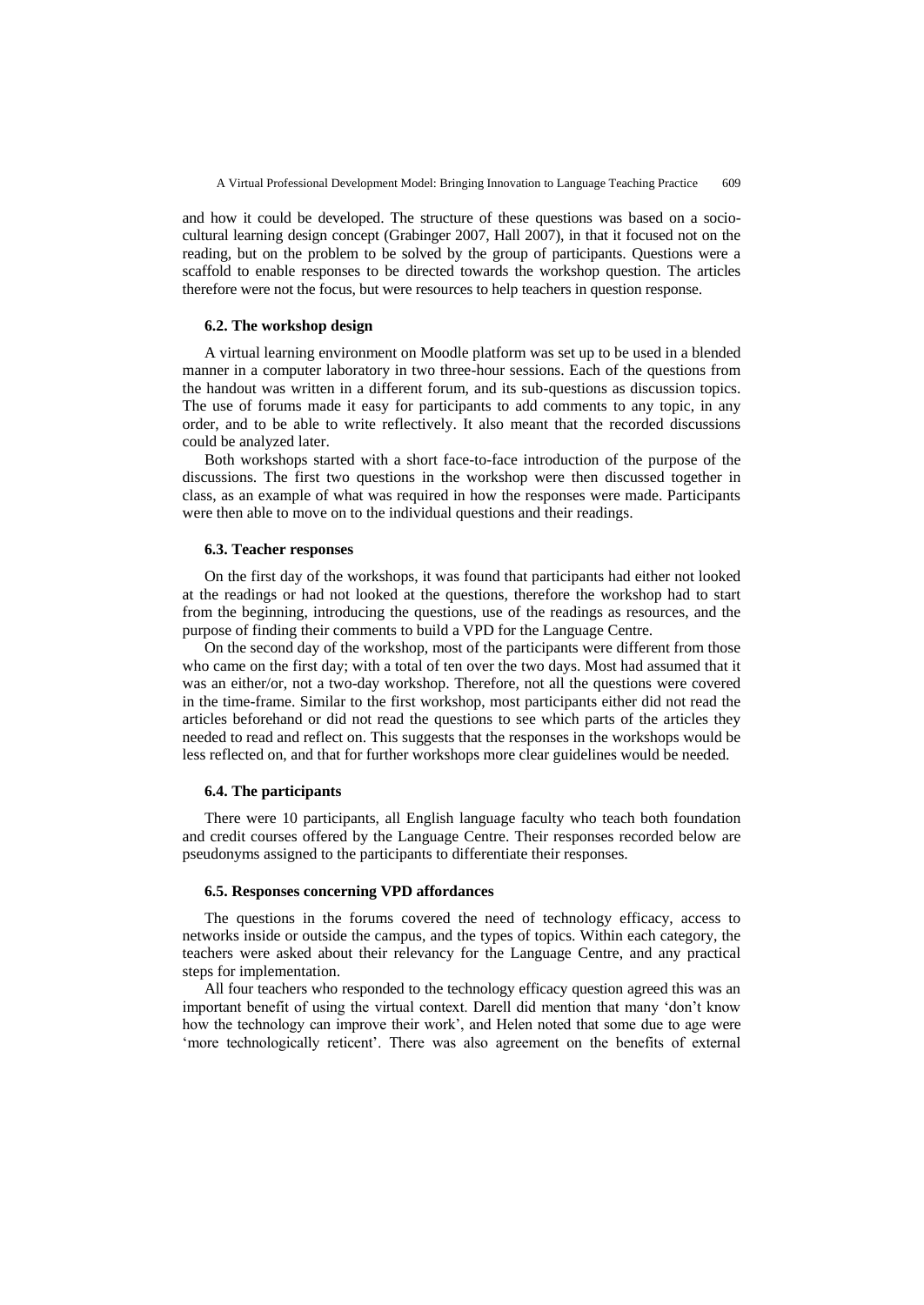networks, through Helen also commented that it does "not need to be implemented immediately". However, no comments were made on any practical approaches to achieving this. Finally, in relation to the affordances concerning topic types; of the seven who responded, five commented that reflective topics would be good, and three of these also noted that other types of topics would be good as well, as groups and as individuals. No clear preference emerged, although the benefits of reflection was noted "if we learn something, implement it in the classroom and then reflect on it again, whatever we learn will be of much greater use" (Barbara), and Susan commented on the opportunities reflection provides. According to her, "reflective issues give the chance to explore whatever is there in the back of your mind". Three participants also identified another key benefit of VPD that of the long term characteristic of the virtual context. For example, Susan noted that the learning should be "an ongoing process of discussion, reflection and further discussion". Darren commented: "In a workshop, participants have only the opportunity to give their immediate reflections ... A VPD activity could allow people to take some initial content ... and reflect/perform a task that can then be shared or otherwise discussed". Francis made similar comments. Barbara suggested that with the online context, "we have an opportunity to keep practical resources and individual reflections in a common accessible database".

There were also comments from the participants on using different groups depending on the topic purpose, that is the online context can provide flexibility of design, depending on the purpose. Thus, it was clear that those involved affirmed the key affordance of the virtual context for professional development, and therefore the importance for the Language Centre. It was also noted by the participants that it would be necessary to ensure that the designs were adapted for the local context and culture.

#### **6.6. Responses concerning the pedagogical design**

Of the two who responded to this question, one person, Barbara commented on preferring the "integrated" (blended) model" described in the readings and suggested monthly face-toface meetings after discussions were complete. She also felt that the course design should include addition of resources. No comments were made about other models or how collaboration could be managed, as per course readings.

## **6.7. Working with challenges of learning in a virtual context**

The three who responded to this topic all noted that there are barriers to using the online context, Francis noted that "there's a barrier to any kind of learning for some people". Francis also commented that people often "resist learning because they don't think they need it", which Barbara agreed with. They both also felt that extrinsic motivators such as certificates would help some to avail themselves of the professional development, although intrinsic issues were also noted by Francis, namely in the area of "buy-in". To exemplify, according to Francis, "the biggest challenge is buy-in - finding a way to encourage all teachers to participate". Darrell noted, that support in using computers would be an important issue in the Language Centre.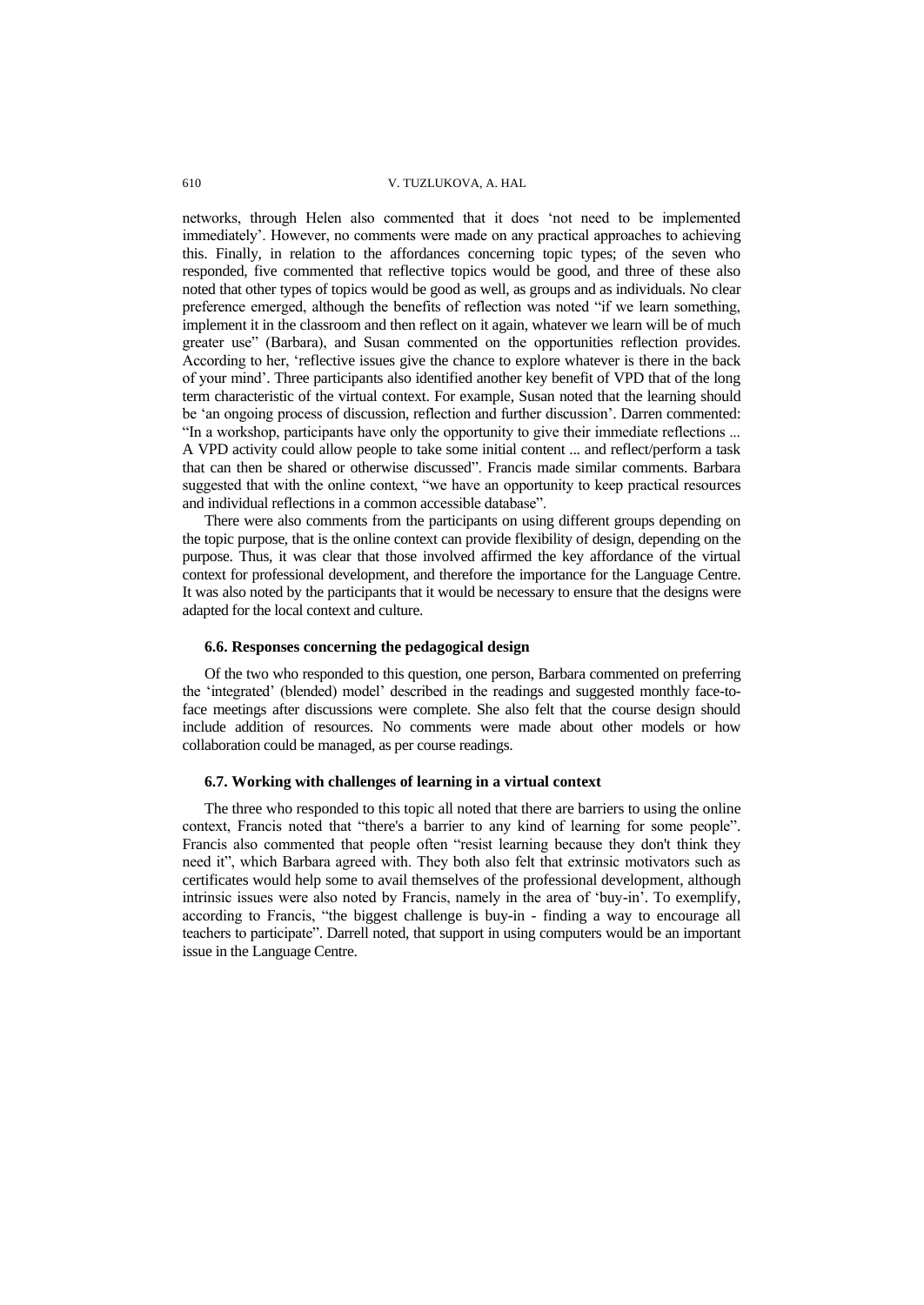A Virtual Professional Development Model: Bringing Innovation to Language Teaching Practice 611

#### 7. DISCUSSION OF FINDINGS

All participants commented positively in the discussions about VPD and many wrote long thoughtful reflections, suggesting that the very act of reflecting on this topic provided an opportunity to express the thoughts they had in mind but not had the opportunity to do so elsewhere. Their responses to the questions were all in agreement with the affordances of the virtual context for professional development, and perhaps their reflective responses were a practical example of this. However, there was very little about exactly how they would like to see the VPD designed or what ways they could be involved. Thus, at this stage, we did not have the data that answered the question about what criteria, plans, and features we needed for VPD that would be beneficial and that we would want to be a part of. Therefore, these types of questions should be the subject of further investigation with interested teachers, either in a continuation forum or a separate workshop later in the semester.

## **7.1. Recommendations from the first workshop**

The manner in which the workshops were used was positively responded to by the teachers, but the researchers felt that several changes would be required before the outcomes could be used in the design of the learning context. This was because of several reasons. Firstly, the instructions were not clearly received. Secondly, there was insufficient time spent on the questions and by only a very small number of participants. Thirdly, the responses were from only zero to three people on each point which was felt is insufficient for the basis of design plans. Fourthly, the articles used in the design did not appear to be used sufficiently in the discussions, therefore the discussion guidelines should be designed and explained more clearly. Therefore, it was felt that these two workshops were a "pilot" of the Language Centre VPD discussion workshop, which will be modified based on the above points and then repeated later this semester. The changes that are proposed to be incorporated include (a) constructing clearer guidelines on the workshop pedagogical design and how the workshop questions and resource articles are to be used in the workshop; (b) promoting as a six-hour workshop in two parts; (c) providing an online journal blog or forum to reflect on one"s own views of VPD; (d) encouraging a greater number of participants; (e) using the feedback from the previous workshop to modify the questions used in the discussions.

## 8. CONCLUSION

This initial investigation found that teachers were very positive about the virtual professional development and the affordances of the virtual context. Further discussions and investigation are required to identify how it should be done and applied to the context of English language teaching in the tertiary education level in Oman to enable faculty to benefit from flexible professional development opportunities in the virtual environment and bring innovation into language classroom.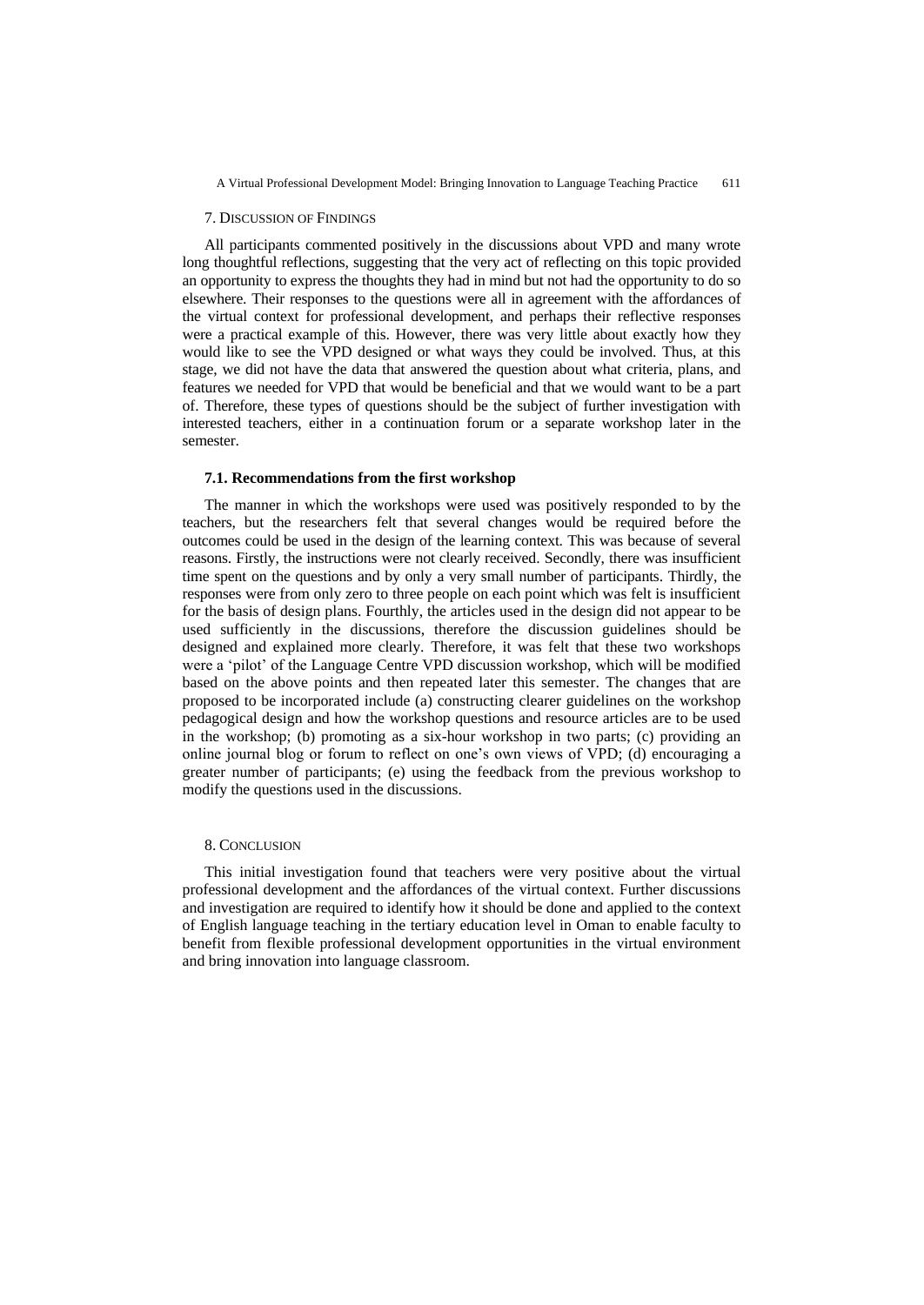#### **REFERENCES**

- Al-Khanjari, Z. (2013). From e-learning to personalized adaptive learning. *Horizon*, 274, Sultan Qaboos University Press, p.5
- Ascilite Melbourne (2008). Retrieved October 1, 2015 from http://www.ascilite.org.au/ conferences/melbourne08/procs/mackey-j.pdf.
- AUTC (2016). Retrieved May 13, 2016 from [http://www.learningdesigns.uow.edu.](http://www.learningdesigns.uow.edu.au/index.html) [au/index.html.](http://www.learningdesigns.uow.edu.au/index.html)
- Barnes, S.B. (2003). *Computer-mediated communication: human to human communication across the Internet*. Allyn and Bacon.
- Brinkerhoff, J. (2006). Effects of a Long-Duration, Professional Development Academy on Technology Skills, Computer Efficacy, and Technology Integration Beliefs and Practices. *Journal of Research on Technology in Education*, 39 (1), 19- 22.
- Brown, J. Collins, A. & Duguid, P. (1989). Situated Cognition and the Culture of Learning. *Educational Researcher*, 18, 32-42.
- Cobb, P. & Bowers, J. (1999). Cognitive and Situated Learning Perspectives in Theory and Practice. Educational Researcher. 28(2), 4-15.
- Cole, M., & Wertsch, J. V. (2001). Beyond the individual-social antimony in discussions of courses: The challenge of context. *Studies in Higher Education*, 23(2), 191-206.
- Cullata, R. (2013) Instructional design. Weaknesses of the ADDIE Model. Retrieved February 27, 2014 from http://www.instructionaldesign.org/.
- Boud, D., Keogh, R., & Walker, D. (1985). Promoting reflection in learning: A model. In D. Boud, R. Keogh, & D. Walker (Eds.), *Reflection: Turning Experience into Learning* (pp. 18-40). London: Kogan Page.
- Ertmer, P.A. (2005) Teacher pedagogical beliefs: The final frontier in our quest for technology integration? *Educational Technology Research and Development*. 53(4), 25-39.
- Gannon-Leary, P. & Fontainha, E. (2007). Communities of practice and virtual learning communities: *Benefits, barriers and success factors*. eLearning papers. 5. Retrieved January 28, 2016 from www.elearningpapers.eu/.
- Garrison, D.R. (2003). Cognitive presence for effective asynchronous online learning: The role of reflective inquiry, self-direction and metacognition, in: J. Bourne & J.C. Moore (Eds.), *Elements of quality online education: Practice and direction*, 4, (pp.29-38). The Sloan C Series, The Sloan Consortium, Needham, MA.
- Goodyear, P. (2004). Patterns, pattern languages and educational design. In R. Atkinson, C. McBeath, D. Jonas-Dwyer & R. Phillips (Eds), *Beyond the comfort zone*: Proceedings of the 21st ASCILITE Conference (pp. 339-347). Perth, Retrieved May 2, 2016 from http://www.ascilite.org.au/conferences/perth04/procs/goodyear.html.
- Grabinger, S.; Aplin C & Ponnappa-Brenner, G (2007) Instructional Design for Sociocultural Learning Environments. *e-Journal of Instructional Science and Technology (e-JIST)*, 10(1). Retrieved October 1, 2016 from http://citeseerx.ist.psu.edu/viewdoc/download? doi=10.1.1.126.9289&rep=rep1&type=pdf.
- Gunawardena, C.N., Nolla, A. C., Wilson, P. L., & Lopez-Islas, J. R. (2001). A cross-cultural study of group process and development in online conferences. *Distance Education*, 22(1), 85-122.
- Hall, A. (2011). Designing culturally appropriate E-learning for learners from an Arabic background: A study in the Sultanate of Oman. In Edmundson, A. (Ed.), *Cases on Globalized and Culturally Appropriate E-Learning: Challenges and Solutions*. (pp. 94- 113). IGI Global: Hershey, PA.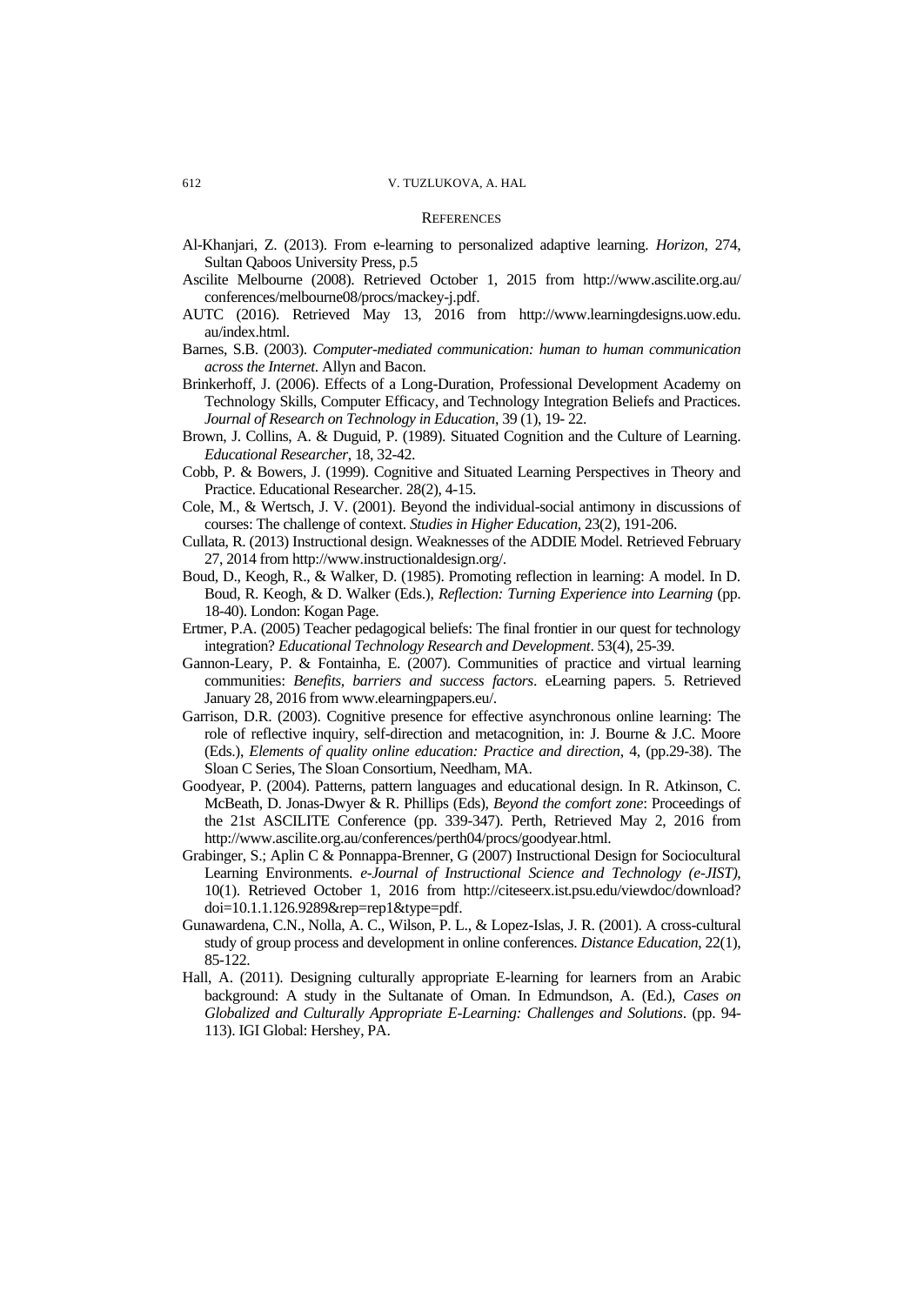A Virtual Professional Development Model: Bringing Innovation to Language Teaching Practice 613

- Hall, A., (2007). Vygotsky Goes Online: Learning Design from a Socio-cultural Perspective, Learning and Socio-cultural Theory. *Exploring Modern Vygotskian Perspectives International Workshop*, 1(1).
- Herrington, J., Reeves, T.C; Oliver, R., Woo, Y. (2004). Designing authentic activities in Web-based courses. *Journal of Computing in Higher Education*. 16(I), 3-29.
- Hewling, A. (2005). Culture in the online class: Using message analysis to look beyond nationality-based frames of reference. *Journal of Computer-Mediated Communication*, 11(1). Retrieved October 23, 2016 from http://onlinelibrary.wiley.com/doi/10.1111/ j.1083-6101.2006.tb00316.x/abstract.
- Jonassen, D. H. & Kwan, H. I. (2001) Communication patterns in computer mediated versus face-to-face group problem solving. *Educational Technology, Research and Development*, 49 (1), 35-51.
- Katz, J. E., & Rice, R. E. (2002). *Social consequences of internet use: Access, involvement, and interaction*. Cambridge, MA: MIT Press.
- Levy, P. (1997). *Collective Intelligence: Mankind's emerging world in cyberspace*. New York: Plenum Press.
- Liu, X., Liu, S., Lee, S.-h., & Magjuka, R. J. (2010). Cultural Differences in Online Learning: International Student Perceptions. *Educational Technology & Society*, 13 (3), 177–188.
- Ludwig-Hardman, S. & Dunlap, J. (2003). Learner Support Services for Online Students: Scaffolding for success. *The International Review of Research in Open and Distance Learning*, 4, (1), 1-14. Retrieved November 1, 2015 from http://www.irrodl.org/index. php/irrodl/article/view/131/602.
- Sivy, M. & DiPietro, M. (2011). Transitioning to Virtual Teacher Professional Development: Intentionality in a Virtual World Environment. *Technology and Teacher Education Annual*, 2; 754-761.
- Mackey, J. (2008). Blending real work experiences and virtual professional. Proceedings Ascilite. Melbourne, 2008.
- Merrill, M.D., (2002) First Principles of Instruction. *Educational Technology Research and Development*, 50(3), 43–59.
- Milligan, C. (1999). Delivering staff and professional development. Using Virtual Learning Environments. Heriot-Watt University. Report: 44. JISC Technology.
- Prince M (2004). Does Active Learning Work? A review of the literature. *Journal of Engineering Education*. 93 (3), 223-231.
- Smith, M. K. (2009). 'Jean Lave, Etienne Wenger and communities of practice'. *The encyclopedia of informal education*. Retrieved June 3, 2016 from www.infed.org/biblio/ communities\_of\_practice.htm.
- Sorensen, E. K. (2005). Networked elearning and collaborative knowledge building: Design and facilitation. *Contemporary Issues in Technology and Teacher Education.* Retrieved May 23, 2016 fro[m http://www.citejournal.org/vol4/iss4/general/article3.cfm.](http://www.citejournal.org/vol4/iss4/general/article3.cfm)
- Thurlow, C., Lengel, L. & Tomic, A. (2004). *Computer-mediated communication*. Sage Publications Ltd.
- Trust, T. (2012). Professional Learning Networks Designed for Teacher Learning. *Australian Educational Computing*, 27(1),34-38.
- Tu, C. H & McIsaac, M; (2002) The Relationship of Social Presence and Interaction in Online Classes. *The American Journal of Distance Education.* 16 (3) 131-150.
- Tuzlukova, V., Greenwood, L., Al-Siyabi J & Scully, J. (2013). Language Teachers" Perceived Computer Self-efficacy: Identifying Knowledge and Skills Gaps for Teacherdriven Professional Development. *AWEJ*. 4(3), 284-299.